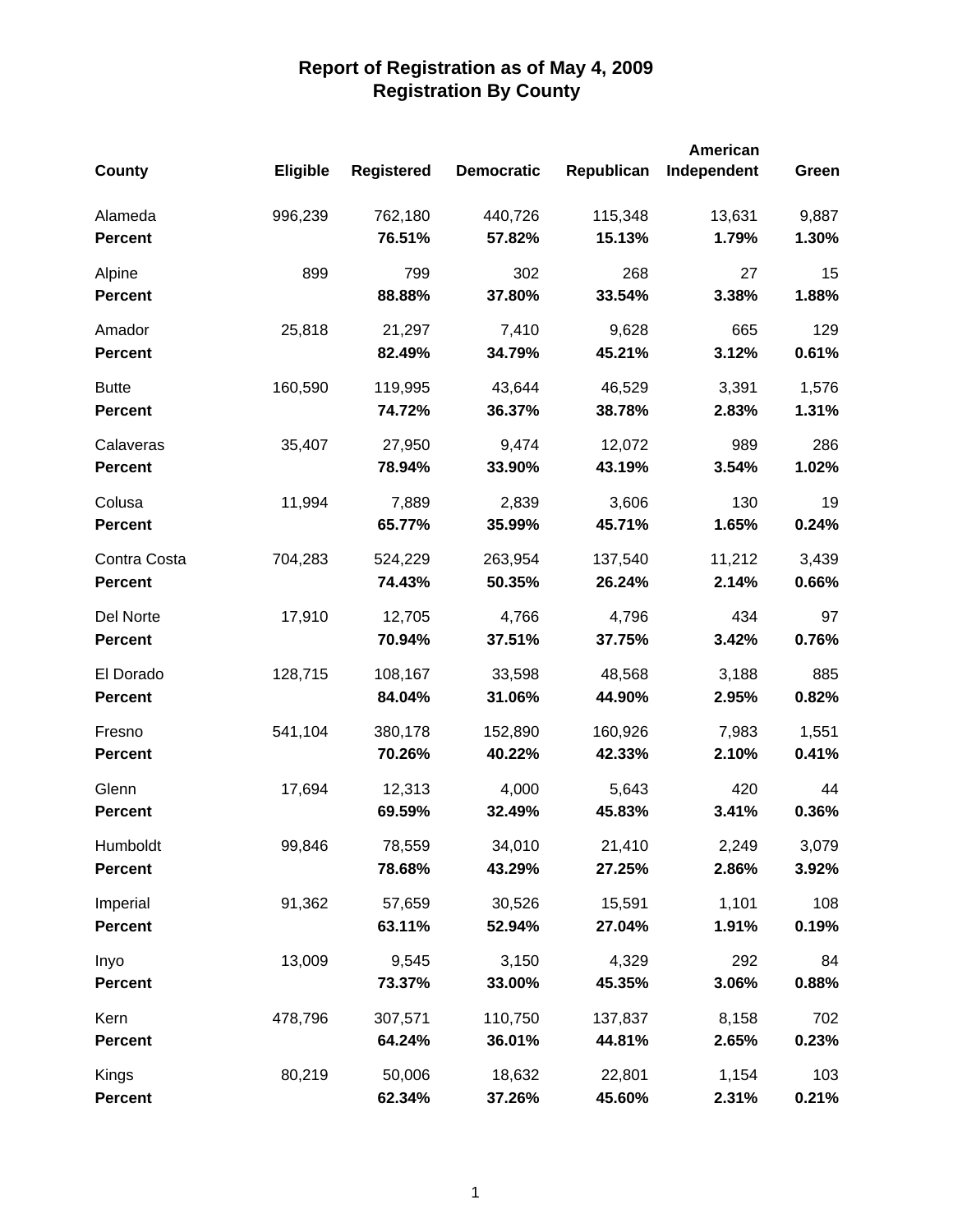|                |             | Peace and |        | <b>Decline to</b> |
|----------------|-------------|-----------|--------|-------------------|
| County         | Libertarian | Freedom   | Other  | <b>State</b>      |
|                |             |           |        |                   |
| Alameda        | 2,900       | 2,587     | 5,756  | 171,345           |
| <b>Percent</b> | 0.38%       | 0.34%     | 0.76%  | 22.48%            |
| Alpine         | 4           | 1         | 1      | 181               |
| <b>Percent</b> | 0.50%       | 0.13%     | 0.13%  | 22.65%            |
| Amador         | 135         | 27        | 47     | 3,256             |
| <b>Percent</b> | 0.63%       | 0.13%     | 0.22%  | 15.29%            |
| <b>Butte</b>   | 804         | 405       | 1,298  | 22,348            |
| <b>Percent</b> | 0.67%       | 0.34%     | 1.08%  | 18.62%            |
| Calaveras      | 311         | 58        | 119    | 4,641             |
| <b>Percent</b> | 1.11%       | 0.21%     | 0.43%  | 16.60%            |
| Colusa         | 23          | 20        | 3      | 1,249             |
| <b>Percent</b> | 0.29%       | 0.25%     | 0.04%  | 15.83%            |
| Contra Costa   | 2,125       | 1,114     | 3,016  | 101,829           |
| <b>Percent</b> | 0.41%       | 0.21%     | 0.58%  | 19.42%            |
| Del Norte      | 70          | 41        | 121    | 2,380             |
| <b>Percent</b> | 0.55%       | 0.32%     | 0.95%  | 18.73%            |
| El Dorado      | 713         | 259       | 820    | 20,136            |
| <b>Percent</b> | 0.66%       | 0.24%     | 0.76%  | 18.62%            |
| Fresno         | 1,382       | 841       | 11,938 | 42,667            |
| <b>Percent</b> | 0.36%       | 0.22%     | 3.14%  | 11.22%            |
| Glenn          | 42          | 39        | 29     | 2,096             |
| <b>Percent</b> | 0.34%       | 0.32%     | 0.24%  | 17.02%            |
| Humboldt       | 635         | 260       | 212    | 16,704            |
| <b>Percent</b> | 0.81%       | 0.33%     | 0.27%  | 21.26%            |
| Imperial       | 172         | 222       | 265    | 9,674             |
| <b>Percent</b> | 0.30%       | 0.39%     | 0.46%  | 16.78%            |
| Inyo           | 55          | 20        | 28     | 1,587             |
| <b>Percent</b> | 0.58%       | 0.21%     | 0.29%  | 16.63%            |
| Kern           | 1,344       | 654       | 455    | 47,671            |
| Percent        | 0.44%       | 0.21%     | 0.15%  | 15.50%            |
| Kings          | 152         | 52        | 344    | 6,768             |
| Percent        | 0.30%       | 0.10%     | 0.69%  | 13.53%            |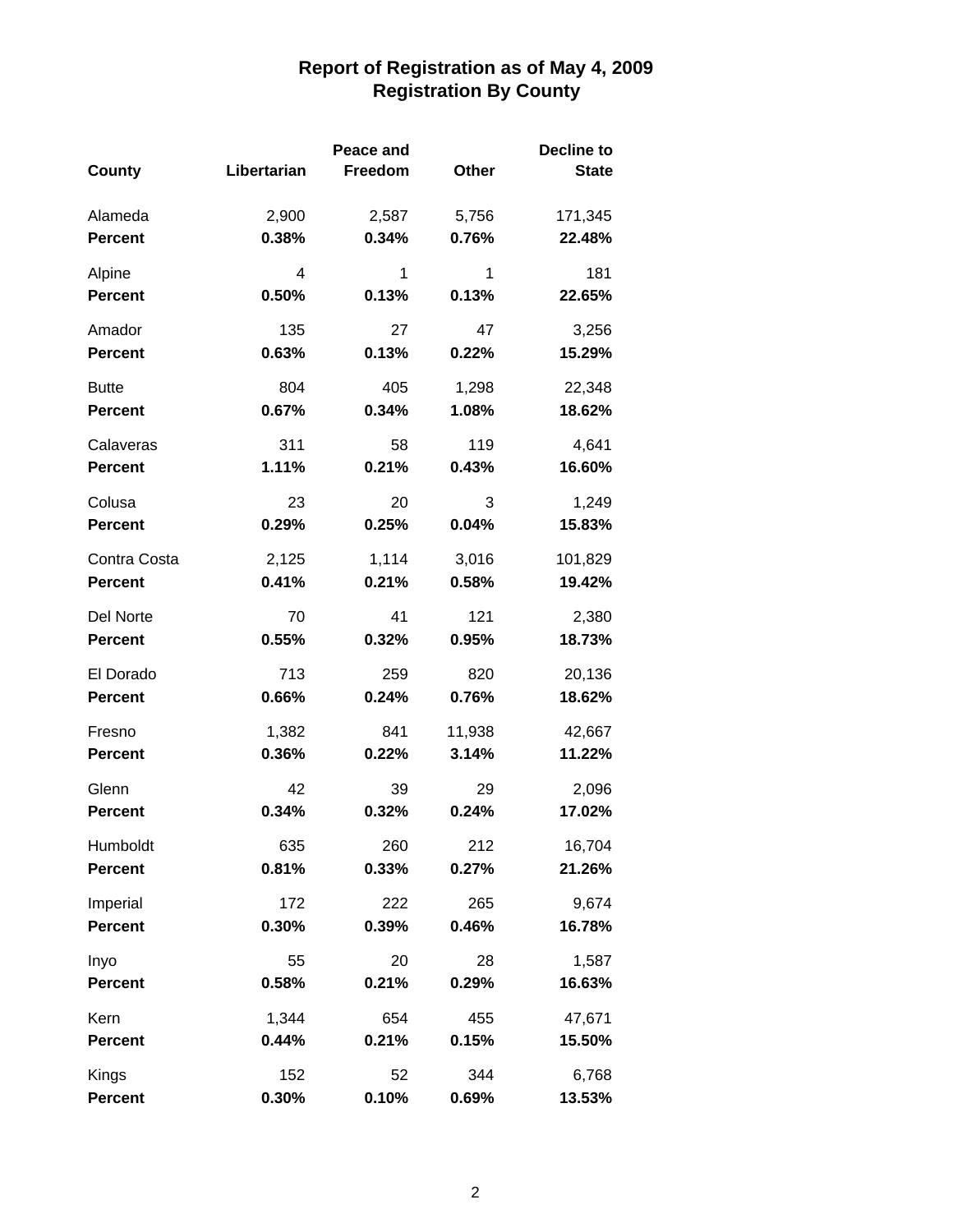|                |                 |                   |                   |            | American    |        |
|----------------|-----------------|-------------------|-------------------|------------|-------------|--------|
| County         | <b>Eligible</b> | <b>Registered</b> | <b>Democratic</b> | Republican | Independent | Green  |
| Lake           | 46,878          | 32,928            | 14,347            | 9,857      | 1,121       | 350    |
| <b>Percent</b> |                 | 70.24%            | 43.57%            | 29.94%     | 3.40%       | 1.06%  |
| Lassen         | 17,685          | 14,125            | 4,017             | 6,716      | 616         | 52     |
| <b>Percent</b> |                 | 79.87%            | 28.44%            | 47.55%     | 4.36%       | 0.37%  |
| Los Angeles    | 5,807,967       | 4,332,575         | 2,253,449         | 1,024,110  | 81,946      | 22,053 |
| <b>Percent</b> |                 | 74.60%            | 52.01%            | 23.64%     | 1.89%       | 0.51%  |
| Madera         | 84,086          | 54,045            | 18,968            | 24,940     | 1,153       | 207    |
| <b>Percent</b> |                 | 64.27%            | 35.10%            | 46.15%     | 2.13%       | 0.38%  |
| Marin          | 182,252         | 150,653           | 82,546            | 29,927     | 2,531       | 2,218  |
| <b>Percent</b> |                 | 82.66%            | 54.79%            | 19.86%     | 1.68%       | 1.47%  |
| Mariposa       | 14,413          | 11,522            | 3,709             | 5,191      | 409         | 123    |
| <b>Percent</b> |                 | 79.94%            | 32.19%            | 45.05%     | 3.55%       | 1.07%  |
| Mendocino      | 62,529          | 49,548            | 23,595            | 11,310     | 1,460       | 1,947  |
| <b>Percent</b> |                 | 79.24%            | 47.62%            | 22.83%     | 2.95%       | 3.93%  |
| Merced         | 141,834         | 97,745            | 45,030            | 35,735     | 2,291       | 283    |
| <b>Percent</b> |                 | 68.92%            | 46.07%            | 36.56%     | 2.34%       | 0.29%  |
| Modoc          | 6,908           | 5,477             | 1,584             | 2,731      | 201         | 22     |
| <b>Percent</b> |                 | 79.28%            | 28.92%            | 49.86%     | 3.67%       | 0.40%  |
| Mono           | 9,614           | 6,674             | 2,191             | 2,460      | 217         | 72     |
| <b>Percent</b> |                 | 69.42%            | 32.83%            | 36.86%     | 3.25%       | 1.08%  |
| Monterey       | 235,384         | 157,500           | 79,417            | 42,634     | 3,274       | 1,068  |
| <b>Percent</b> |                 | 66.91%            | 50.42%            | 27.07%     | 2.08%       | 0.68%  |
| Napa           | 92,465          | 70,626            | 33,690            | 20,126     | 1,795       | 786    |
| <b>Percent</b> |                 | 76.38%            | 47.70%            | 28.50%     | 2.54%       | 1.11%  |
| Nevada         | 74,655          | 62,556            | 21,392            | 25,411     | 1,783       | 1,155  |
| <b>Percent</b> |                 | 83.79%            | 34.20%            | 40.62%     | 2.85%       | 1.85%  |
| Orange         | 1,874,054       | 1,599,415         | 511,811           | 699,678    | 35,600      | 7,319  |
| <b>Percent</b> |                 | 85.35%            | 32.00%            | 43.75%     | 2.23%       | 0.46%  |
| Placer         | 241,930         | 194,939           | 58,252            | 94,607     | 3,541       | 1,241  |
| <b>Percent</b> |                 | 80.58%            | 29.88%            | 48.53%     | 1.82%       | 0.64%  |
| Plumas         | 15,900          | 13,477            | 4,525             | 5,782      | 521         | 92     |
| <b>Percent</b> |                 | 84.76%            | 33.58%            | 42.90%     | 3.87%       | 0.68%  |
| Riverside      | 1,301,987       | 852,565           | 313,476           | 355,350    | 20,800      | 2,627  |
| <b>Percent</b> |                 | 65.48%            | 36.77%            | 41.68%     | 2.44%       | 0.31%  |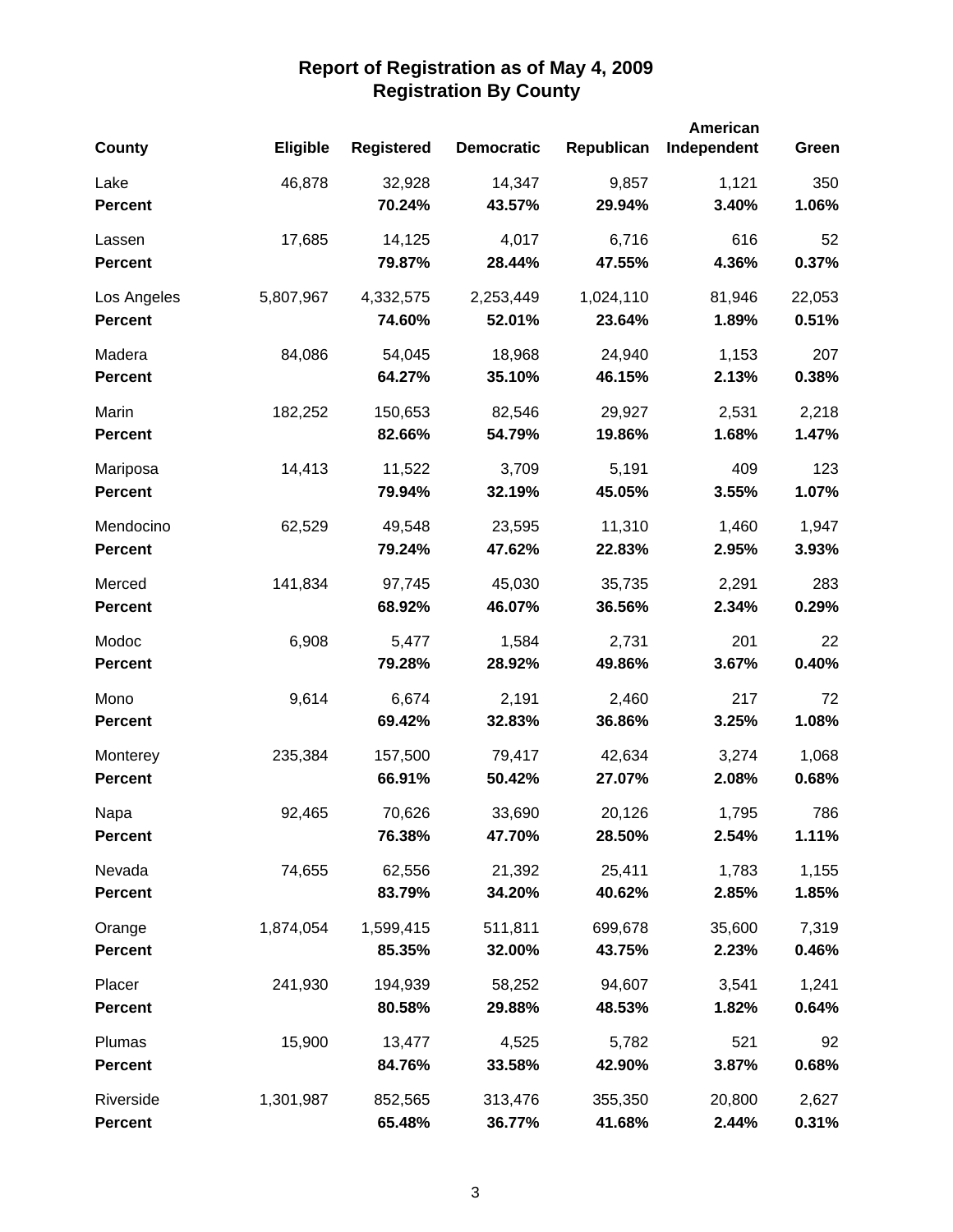|                |             | Peace and |        | <b>Decline to</b> |
|----------------|-------------|-----------|--------|-------------------|
| County         | Libertarian | Freedom   | Other  | <b>State</b>      |
| Lake           | 215         | 115       | 66     | 6,857             |
| <b>Percent</b> | 0.65%       | 0.35%     | 0.20%  | 20.82%            |
| Lassen         | 75          | 23        | 33     | 2,593             |
| <b>Percent</b> | 0.53%       | 0.16%     | 0.23%  | 18.36%            |
| Los Angeles    | 18,535      | 21,858    | 38,408 | 872,216           |
| <b>Percent</b> | 0.43%       | 0.50%     | 0.89%  | 20.13%            |
| Madera         | 223         | 113       | 276    | 8,165             |
| <b>Percent</b> | 0.41%       | 0.21%     | 0.51%  | 15.11%            |
| Marin          | 712         | 222       | 397    | 32,100            |
| <b>Percent</b> | 0.47%       | 0.15%     | 0.26%  | 21.31%            |
| Mariposa       | 78          | 25        | 116    | 1,871             |
| <b>Percent</b> | 0.68%       | 0.22%     | 1.01%  | 16.24%            |
| Mendocino      | 378         | 253       | 211    | 10,394            |
| <b>Percent</b> | 0.76%       | 0.51%     | 0.43%  | 20.98%            |
| Merced         | 304         | 232       | 126    | 13,744            |
| <b>Percent</b> | 0.31%       | 0.24%     | 0.13%  | 14.06%            |
| Modoc          | 35          | 4         | 5      | 895               |
| <b>Percent</b> | 0.64%       | 0.07%     | 0.09%  | 16.34%            |
| Mono           | 58          | 23        | 6      | 1,647             |
| <b>Percent</b> | 0.87%       | 0.34%     | 0.09%  | 24.68%            |
| Monterey       | 618         | 373       | 323    | 29,793            |
| <b>Percent</b> | 0.39%       | 0.24%     | 0.21%  | 18.92%            |
| Napa           | 358         | 157       | 369    | 13,345            |
| <b>Percent</b> | 0.51%       | 0.22%     | 0.52%  | 18.90%            |
| Nevada         | 459         | 116       | 179    | 12,061            |
| <b>Percent</b> | 0.73%       | 0.19%     | 0.29%  | 19.28%            |
| Orange         | 10,343      | 4,243     | 6,516  | 323,905           |
| <b>Percent</b> | 0.65%       | 0.27%     | 0.41%  | 20.25%            |
| Placer         | 1,243       | 253       | 325    | 35,477            |
| <b>Percent</b> | 0.64%       | 0.13%     | 0.17%  | 18.20%            |
| Plumas         | 85          | 35        | 10     | 2,427             |
| <b>Percent</b> | 0.63%       | 0.26%     | 0.07%  | 18.01%            |
| Riverside      | 3,789       | 2,111     | 7,315  | 147,097           |
| <b>Percent</b> | 0.44%       | 0.25%     | 0.86%  | 17.25%            |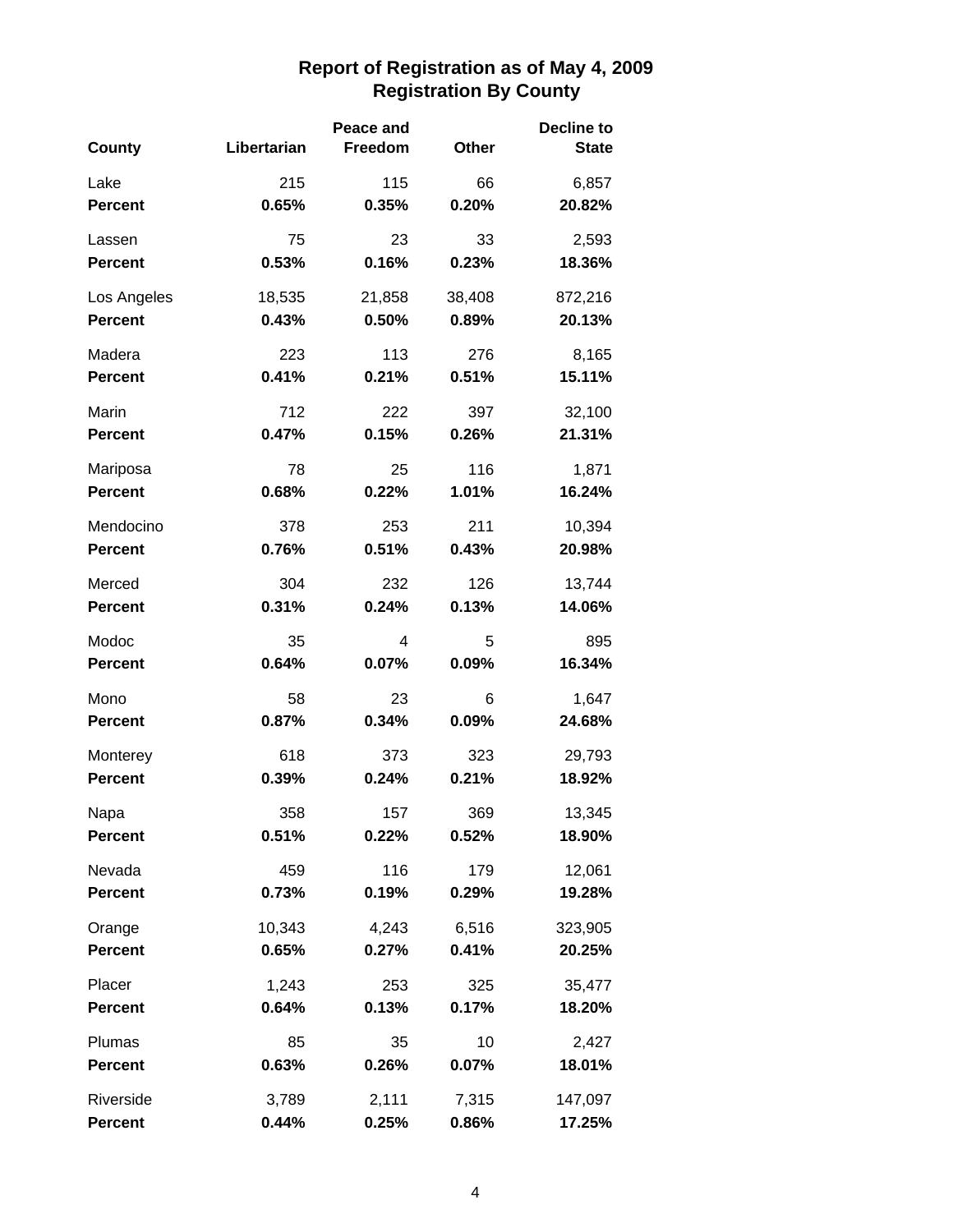|                 |                 |                   |                   |            | American    |       |
|-----------------|-----------------|-------------------|-------------------|------------|-------------|-------|
| <b>County</b>   | <b>Eligible</b> | <b>Registered</b> | <b>Democratic</b> | Republican | Independent | Green |
| Sacramento      | 938,669         | 676,833           | 303,216           | 211,981    | 17,677      | 4,582 |
| <b>Percent</b>  |                 | 72.11%            | 44.80%            | 31.32%     | 2.61%       | 0.68% |
| San Benito      | 34,446          | 24,898            | 11,633            | 7,773      | 553         | 115   |
| <b>Percent</b>  |                 | 72.28%            | 46.72%            | 31.22%     | 2.22%       | 0.46% |
| San Bernardino  | 1,239,267       | 806,589           | 324,857           | 306,203    | 23,225      | 2,744 |
| <b>Percent</b>  |                 | 65.09%            | 40.28%            | 37.96%     | 2.88%       | 0.34% |
| San Diego       | 2,068,094       | 1,474,331         | 535,556           | 530,906    | 37,515      | 7,443 |
| <b>Percent</b>  |                 | 71.29%            | 36.33%            | 36.01%     | 2.54%       | 0.50% |
| San Francisco   | 604,356         | 465,181           | 263,632           | 43,538     | 7,794       | 9,159 |
| <b>Percent</b>  |                 | 76.97%            | 56.67%            | 9.36%      | 1.68%       | 1.97% |
| San Joaquin     | 415,834         | 268,660           | 116,198           | 104,230    | 5,842       | 751   |
| <b>Percent</b>  |                 | 64.61%            | 43.25%            | 38.80%     | 2.17%       | 0.28% |
| San Luis Obispo | 195,124         | 156,514           | 56,251            | 62,578     | 3,358       | 1,525 |
| <b>Percent</b>  |                 | 80.21%            | 35.94%            | 39.98%     | 2.15%       | 0.97% |
| San Mateo       | 482,604         | 360,782           | 186,455           | 76,451     | 6,916       | 2,773 |
| <b>Percent</b>  |                 | 74.76%            | 51.68%            | 21.19%     | 1.92%       | 0.77% |
| Santa Barbara   | 279,039         | 200,094           | 86,620            | 65,341     | 4,126       | 1,706 |
| <b>Percent</b>  |                 | 71.71%            | 43.29%            | 32.66%     | 2.06%       | 0.85% |
| Santa Clara     | 1,127,669       | 789,175           | 366,287           | 188,385    | 15,014      | 4,597 |
| <b>Percent</b>  |                 | 69.98%            | 46.41%            | 23.87%     | 1.90%       | 0.58% |
| Santa Cruz      | 179,958         | 147,054           | 81,024            | 26,829     | 2,859       | 3,233 |
| <b>Percent</b>  |                 | 81.72%            | 55.10%            | 18.24%     | 1.94%       | 2.20% |
| Shasta          | 132,327         | 95,918            | 28,514            | 45,737     | 2,728       | 492   |
| <b>Percent</b>  |                 | 72.49%            | 29.73%            | 47.68%     | 2.84%       | 0.51% |
| Sierra          | 2,497           | 2,256             | 706               | 964        | 89          | 28    |
| <b>Percent</b>  |                 | 90.35%            | 31.29%            | 42.73%     | 3.95%       | 1.24% |
| Siskiyou        | 34,059          | 26,238            | 9,228             | 10,818     | 935         | 178   |
| <b>Percent</b>  |                 | 77.04%            | 35.17%            | 41.23%     | 3.56%       | 0.68% |
| Solano          | 275,985         | 192,354           | 97,617            | 49,620     | 4,379       | 769   |
| <b>Percent</b>  |                 | 69.70%            | 50.75%            | 25.80%     | 2.28%       | 0.40% |
| Sonoma          | 334,556         | 252,288           | 132,170           | 58,607     | 4,703       | 4,777 |
| <b>Percent</b>  |                 | 75.41%            | 52.39%            | 23.23%     | 1.86%       | 1.89% |
| Stanislaus      | 324,936         | 216,878           | 90,792            | 82,715     | 4,780       | 700   |
| <b>Percent</b>  |                 | 66.74%            | 41.86%            | 38.14%     | 2.20%       | 0.32% |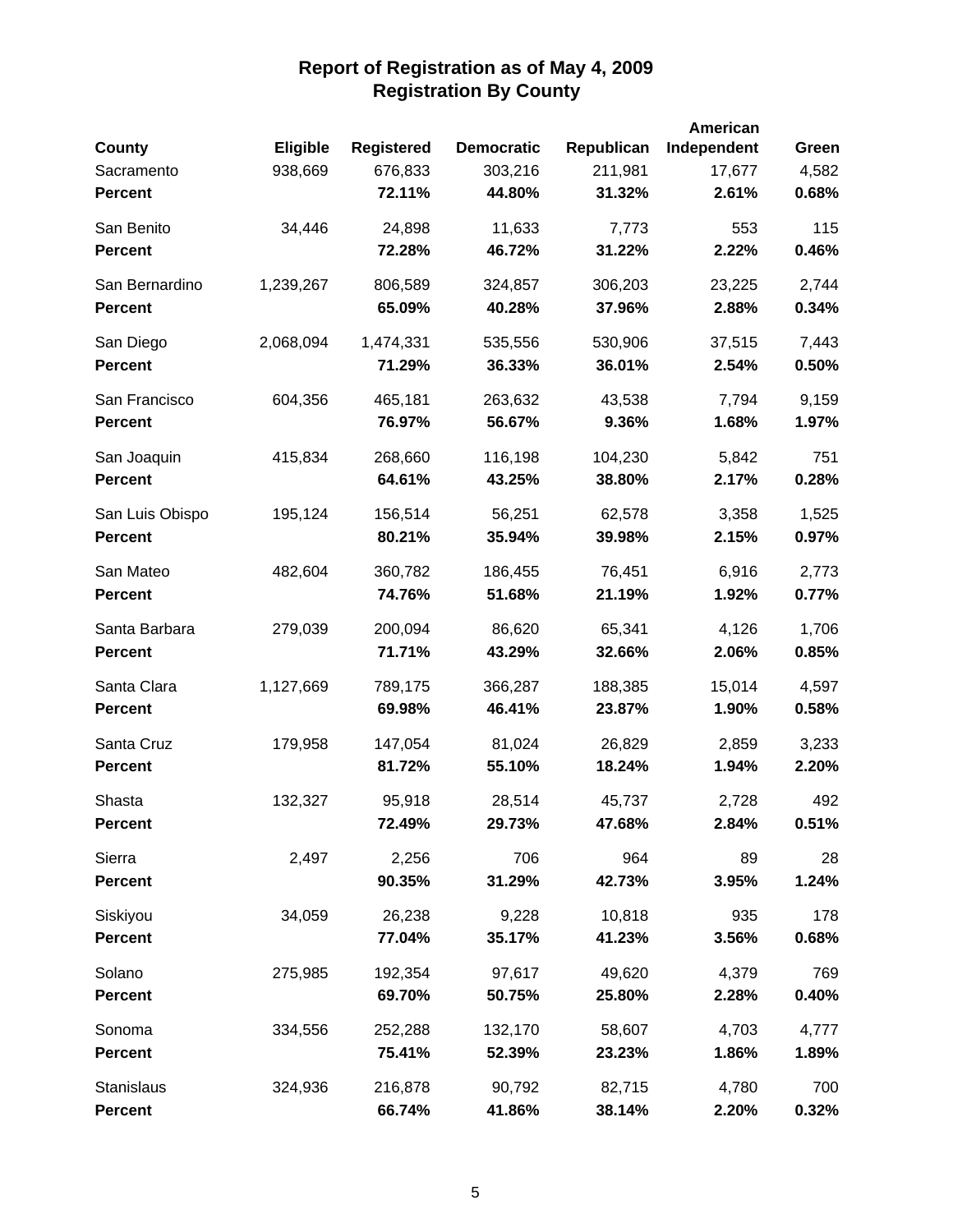|                 |             | Peace and |       | <b>Decline to</b> |
|-----------------|-------------|-----------|-------|-------------------|
| County          | Libertarian | Freedom   | Other | <b>State</b>      |
| Sacramento      | 3,064       | 3,398     | 1,492 | 131,423           |
| <b>Percent</b>  | 0.45%       | 0.50%     | 0.22% | 19.42%            |
| San Benito      | 101         | 58        | 120   | 4,545             |
| <b>Percent</b>  | 0.41%       | 0.23%     | 0.48% | 18.25%            |
| San Bernardino  | 3,625       | 2,433     | 3,332 | 140,170           |
| <b>Percent</b>  | 0.45%       | 0.30%     | 0.41% | 17.38%            |
| San Diego       | 8,660       | 3,126     | 7,931 | 343,194           |
| <b>Percent</b>  | 0.59%       | 0.21%     | 0.54% | 23.28%            |
| San Francisco   | 2,295       | 1,532     | 935   | 136,296           |
| <b>Percent</b>  | 0.49%       | 0.33%     | 0.20% | 29.30%            |
| San Joaquin     | 910         | 606       | 1,908 | 38,215            |
| <b>Percent</b>  | 0.34%       | 0.23%     | 0.71% | 14.22%            |
| San Luis Obispo | 977         | 318       | 2,459 | 29,048            |
| <b>Percent</b>  | 0.62%       | 0.20%     | 1.57% | 18.56%            |
| San Mateo       | 1,522       | 694       | 1,114 | 84,857            |
| <b>Percent</b>  | 0.42%       | 0.19%     | 0.31% | 23.52%            |
| Santa Barbara   | 1,076       | 376       | 2,257 | 38,592            |
| <b>Percent</b>  | 0.54%       | 0.19%     | 1.13% | 19.29%            |
| Santa Clara     | 4,007       | 1,836     | 1,807 | 207,242           |
| <b>Percent</b>  | 0.51%       | 0.23%     | 0.23% | 26.26%            |
| Santa Cruz      | 1,126       | 442       | 5,974 | 25,567            |
| <b>Percent</b>  | 0.77%       | 0.30%     | 4.06% | 17.39%            |
| Shasta          | 582         | 221       | 271   | 17,373            |
| <b>Percent</b>  | 0.61%       | 0.23%     | 0.28% | 18.11%            |
| Sierra          | 21          | 4         | 35    | 409               |
| <b>Percent</b>  | 0.93%       | 0.18%     | 1.55% | 18.13%            |
| Siskiyou        | 231         | 68        | 52    | 4,728             |
| <b>Percent</b>  | 0.88%       | 0.26%     | 0.20% | 18.02%            |
| Solano          | 727         | 385       | 836   | 38,021            |
| <b>Percent</b>  | 0.38%       | 0.20%     | 0.43% | 19.77%            |
| Sonoma          | 1,424       | 602       | 1,197 | 48,808            |
| <b>Percent</b>  | 0.56%       | 0.24%     | 0.47% | 19.35%            |
| Stanislaus      | 817         | 755       | 2,335 | 33,984            |
| Percent         | 0.38%       | 0.35%     | 1.08% | 15.67%            |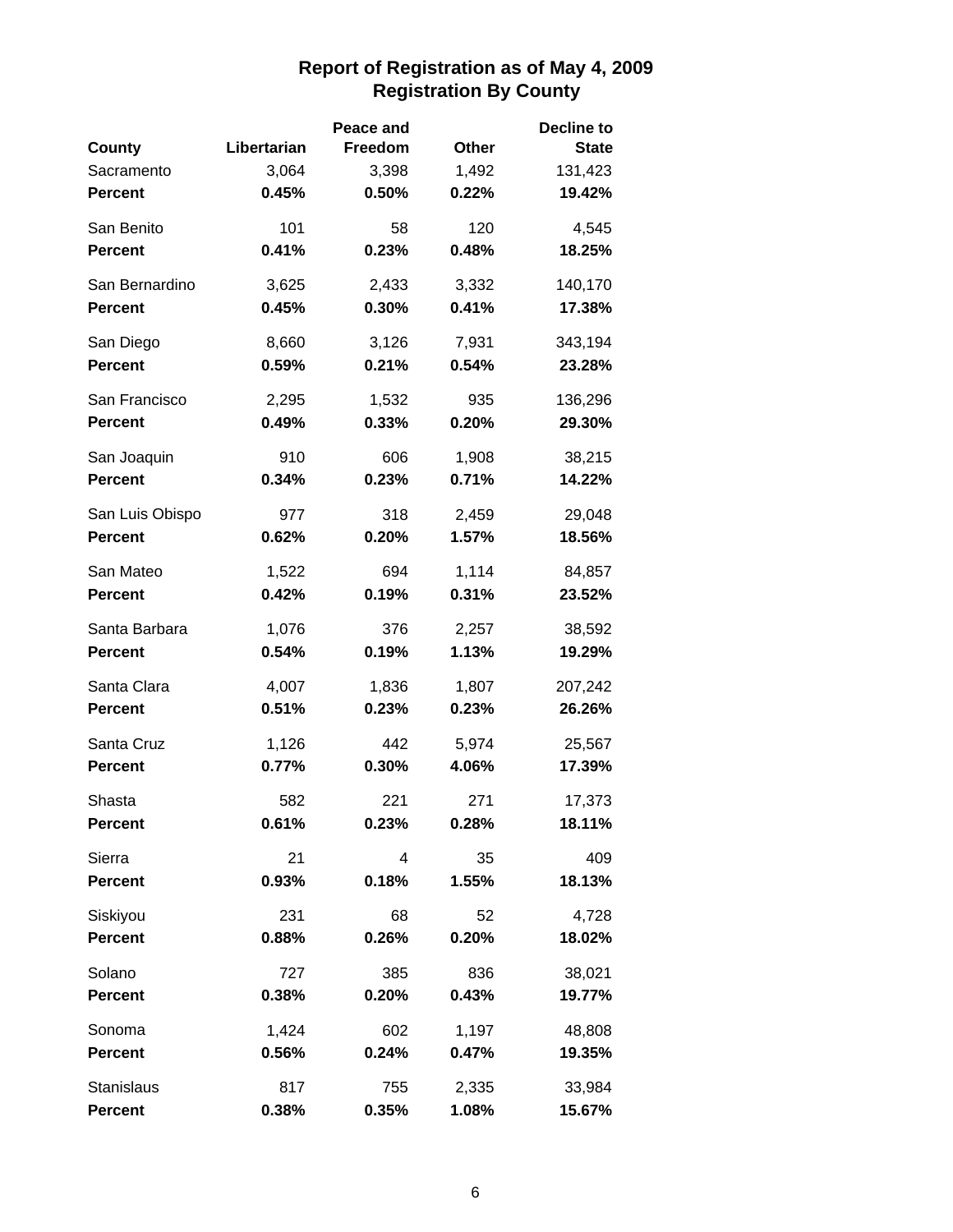|                    |                 |                   |                   |            | American    |         |
|--------------------|-----------------|-------------------|-------------------|------------|-------------|---------|
| <b>County</b>      | <b>Eligible</b> | <b>Registered</b> | <b>Democratic</b> | Republican | Independent | Green   |
| Sutter             | 60,908          | 40,622            | 13,775            | 19,031     | 1,054       | 116     |
| <b>Percent</b>     |                 | 66.69%            | 33.91%            | 46.85%     | 2.59%       | 0.29%   |
| Tehama             | 43,235          | 30,539            | 10,050            | 13,671     | 1,324       | 120     |
| <b>Percent</b>     |                 | 70.63%            | 32.91%            | 44.77%     | 4.34%       | 0.39%   |
| <b>Trinity</b>     | 10,660          | 8,410             | 3,043             | 3,079      | 334         | 127     |
| <b>Percent</b>     |                 | 78.89%            | 36.18%            | 36.61%     | 3.97%       | 1.51%   |
| Tulare             | 244,726         | 146,306           | 52,114            | 66,232     | 3,692       | 465     |
| <b>Percent</b>     |                 | 59.78%            | 35.62%            | 45.27%     | 2.52%       | 0.32%   |
| Tuolumne           | 38,601          | 31,635            | 11,040            | 13,700     | 1,028       | 243     |
| <b>Percent</b>     |                 | 81.95%            | 34.90%            | 43.31%     | 3.25%       | 0.77%   |
| Ventura            | 526,106         | 422,342           | 169,594           | 157,137    | 8,665       | 2,369   |
| <b>Percent</b>     |                 | 80.28%            | 40.16%            | 37.21%     | 2.05%       | 0.56%   |
| Yolo               | 131,944         | 100,462           | 48,950            | 24,809     | 2,237       | 1,144   |
| <b>Percent</b>     |                 | 76.14%            | 48.72%            | 24.69%     | 2.23%       | 1.14%   |
| Yuba               | 45,793          | 29,241            | 10,116            | 11,766     | 1,168       | 147     |
| <b>Percent</b>     |                 | 63.85%            | 34.60%            | 40.24%     | 3.99%       | 0.50%   |
| <b>State Total</b> | 23,385,819      | 17,153,012        | 7,642,108         | 5,325,558  | 376,278     | 113,922 |
| <b>Percent</b>     |                 | 73.35%            | 44.55%            | 31.05%     | 2.19%       | 0.66%   |